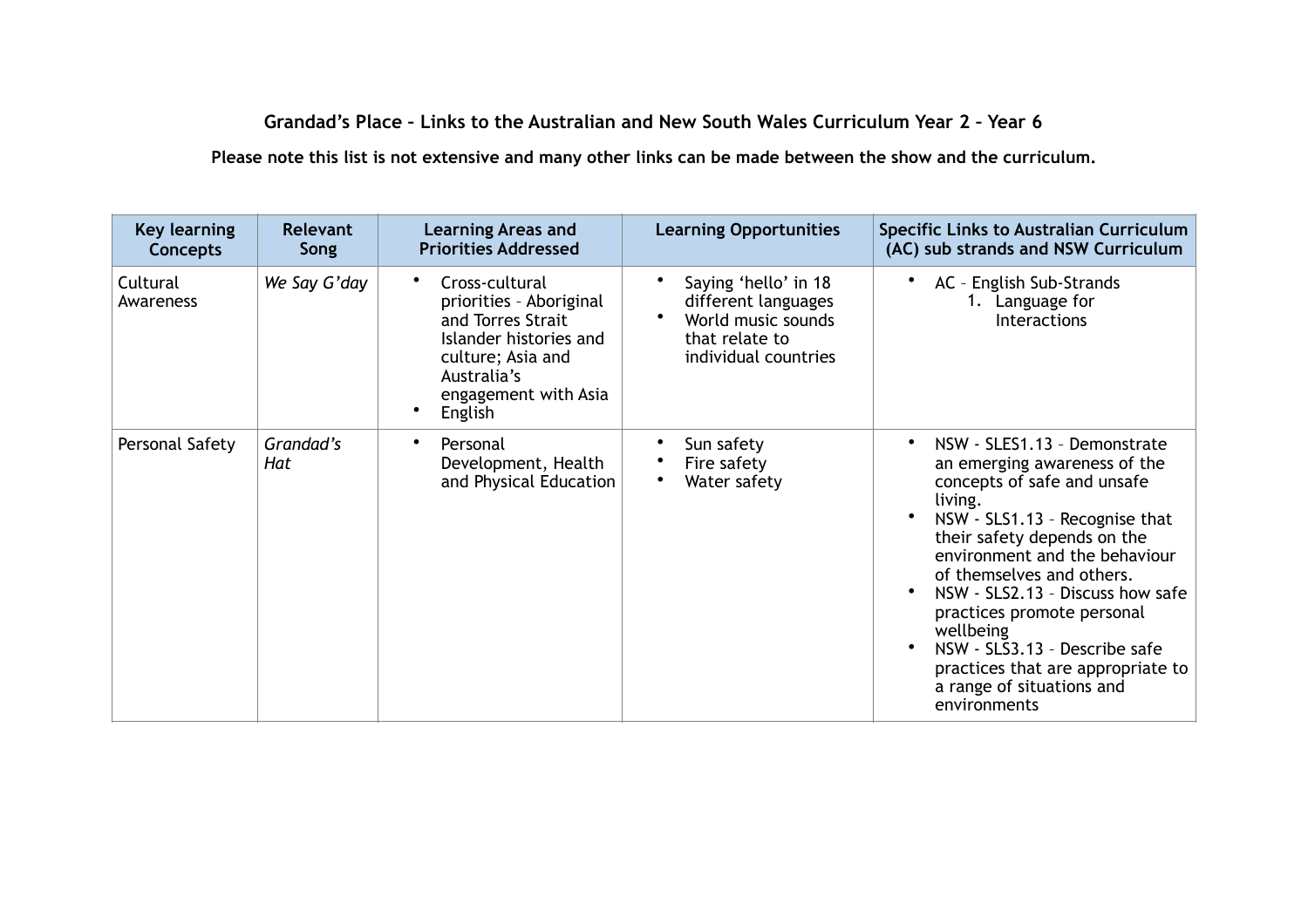| Australian<br><b>Dinosaurs</b> | Muttaburrasu<br>rus | Science and<br>$\bullet$<br>Technology (NSW)<br>$\bullet$<br>History<br>Science                                                             | The story of the<br>discovery of<br>Muttaburrasurus<br>Langdoni, an Aussie<br>dinosaur.                                                      | NSW - ST2-11LW Describes ways<br>that science knowledge helps<br>people understand the effect<br>on the environment and on the<br>survival of living things.                                                                                                                                                                              |
|--------------------------------|---------------------|---------------------------------------------------------------------------------------------------------------------------------------------|----------------------------------------------------------------------------------------------------------------------------------------------|-------------------------------------------------------------------------------------------------------------------------------------------------------------------------------------------------------------------------------------------------------------------------------------------------------------------------------------------|
|                                |                     |                                                                                                                                             |                                                                                                                                              | AC - Science Sub-Strands<br>$\bullet$<br>1. Biological Science<br>2. Nature and the<br>Development of Science<br>3. Communication<br>AC - History Sub-Strands<br>$\bullet$<br>1. Chronology, terms and<br>concepts<br>2. Historical questions and<br>research<br>3. Analysis and use of<br>sources<br>4. Explanation and<br>communication |
| Indigenous Music               | Clapsticks          | ٠<br>Cross-cultural<br>priorities - Aboriginal<br>and Torres Strait<br>Islander histories and<br>culture<br>History<br><b>Creative Arts</b> | Students learn to clap<br>along to rhythmic<br>sequences.<br>History of indigenous<br>music and instruments<br>Making a set of<br>clapsticks | NSW - MUES1.4 Listens to and<br>٠<br>responds to music<br>AC - History Sub-Strands<br>1. Chronology, terms and<br>concepts<br>2. Historical questions and<br>research<br>3. Analysis and use of<br>sources<br>4. Explanation and<br>communication<br>AC - History Stage Level Focus<br>1. S2 - First Contact                              |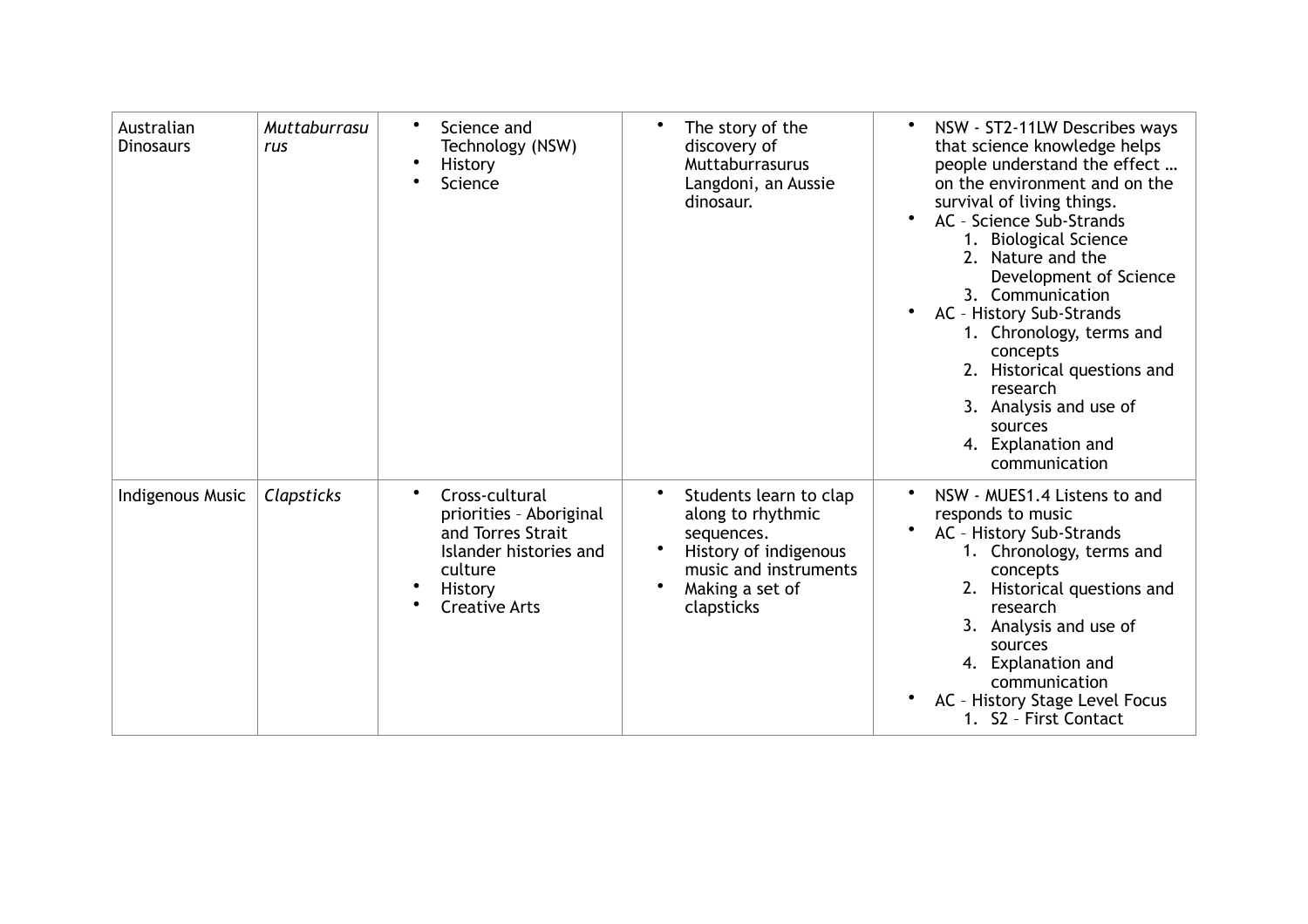| This Stinkin<br>History<br>Convicts -<br>$\bullet$<br>Ship<br>Journey to<br>Botany Bay | Conditions of life on<br>board early convict<br>transportation<br>Story of why convicts<br>were transported to<br>Australia | NSW - First Contacts: describes<br>people and events and actions<br>related to world exploration and<br>its effects HT2-3<br>AC - History Sub-Strands<br>1. Chronology, terms and<br>concepts<br>2. Historical questions and<br>research<br>3. Analysis and use of<br>sources<br>4. Perception and<br>interpretation<br>5. Explanation and<br>Communication<br>AC - History Stage Level Focus:<br>1. S2 - First Contact<br>2. S3 - The Australian<br>Colonies<br>3. S3 - Australian as a<br><b>Nation</b> |
|----------------------------------------------------------------------------------------|-----------------------------------------------------------------------------------------------------------------------------|-----------------------------------------------------------------------------------------------------------------------------------------------------------------------------------------------------------------------------------------------------------------------------------------------------------------------------------------------------------------------------------------------------------------------------------------------------------------------------------------------------------|
|----------------------------------------------------------------------------------------|-----------------------------------------------------------------------------------------------------------------------------|-----------------------------------------------------------------------------------------------------------------------------------------------------------------------------------------------------------------------------------------------------------------------------------------------------------------------------------------------------------------------------------------------------------------------------------------------------------------------------------------------------------|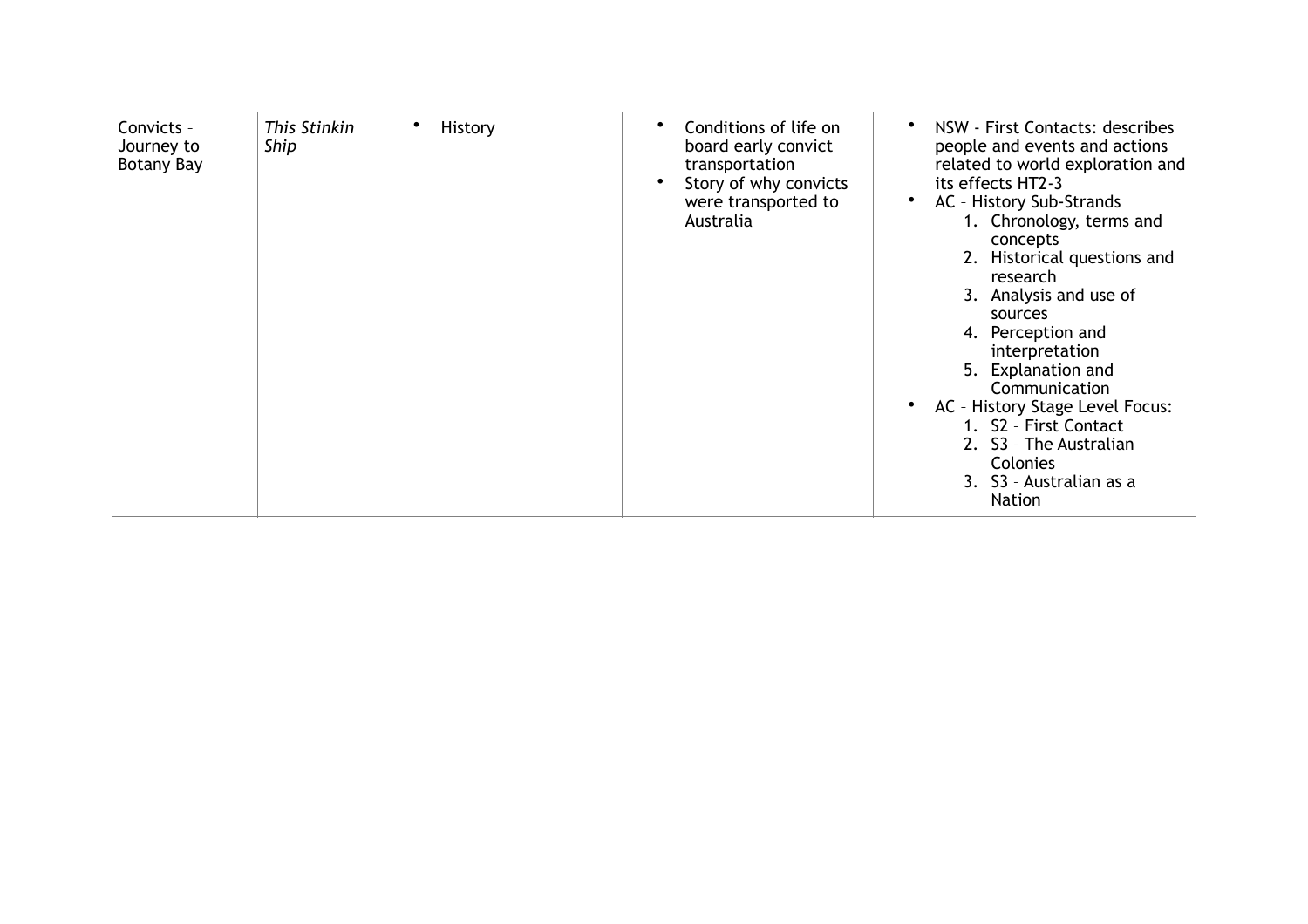| Eureka Stockade                                  | Eureka<br><b>Stockade</b>              | History<br>Personal<br>Development, Health<br>and Physical Education | The story of the Eureka<br>Stockade and its<br>outcome<br>Start of democracy in<br>$\bullet$<br>Australia<br>The benefits of<br>$\bullet$<br>standing up for your<br>rights - Personal<br>Development | NSW - The Australian Colonies:<br>describes and explains the<br>significance of people, groups<br>and places and events to the<br>development of Australia HT3-1<br>AC - History Sub-Strands<br>1. Chronology, terms and<br>references<br>2. Historical questions and<br>research<br>3. Analysis and use of<br>sources<br>4. Perceptions and<br>Interpretation<br>5. Explanation and<br>Communication<br>AC - History Year Level Focus:<br>1. S3 - The Australian<br>Colonies<br>2. S3 - Australian as a<br><b>Nation</b> |
|--------------------------------------------------|----------------------------------------|----------------------------------------------------------------------|-------------------------------------------------------------------------------------------------------------------------------------------------------------------------------------------------------|---------------------------------------------------------------------------------------------------------------------------------------------------------------------------------------------------------------------------------------------------------------------------------------------------------------------------------------------------------------------------------------------------------------------------------------------------------------------------------------------------------------------------|
| Physical Activity                                | $Cock-a-$<br>doodle-doo                | <b>Creative Arts</b>                                                 | Coordination/<br>movement<br>Drama                                                                                                                                                                    | NSW - MUES1.4 Listens to and<br>responds to music                                                                                                                                                                                                                                                                                                                                                                                                                                                                         |
| Australian<br>History - How<br>things used to be | Diggin into<br>History -<br>Show recap | History<br>Science<br><b>Creative Arts</b>                           | Overview of all key<br>$\bullet$<br>concepts addressed in<br>the show.<br>1. Dinosaurs<br>2. Aboriginal<br>culture<br>Convicts<br>3.<br>4. Gold Rush                                                  | See above mapping for links                                                                                                                                                                                                                                                                                                                                                                                                                                                                                               |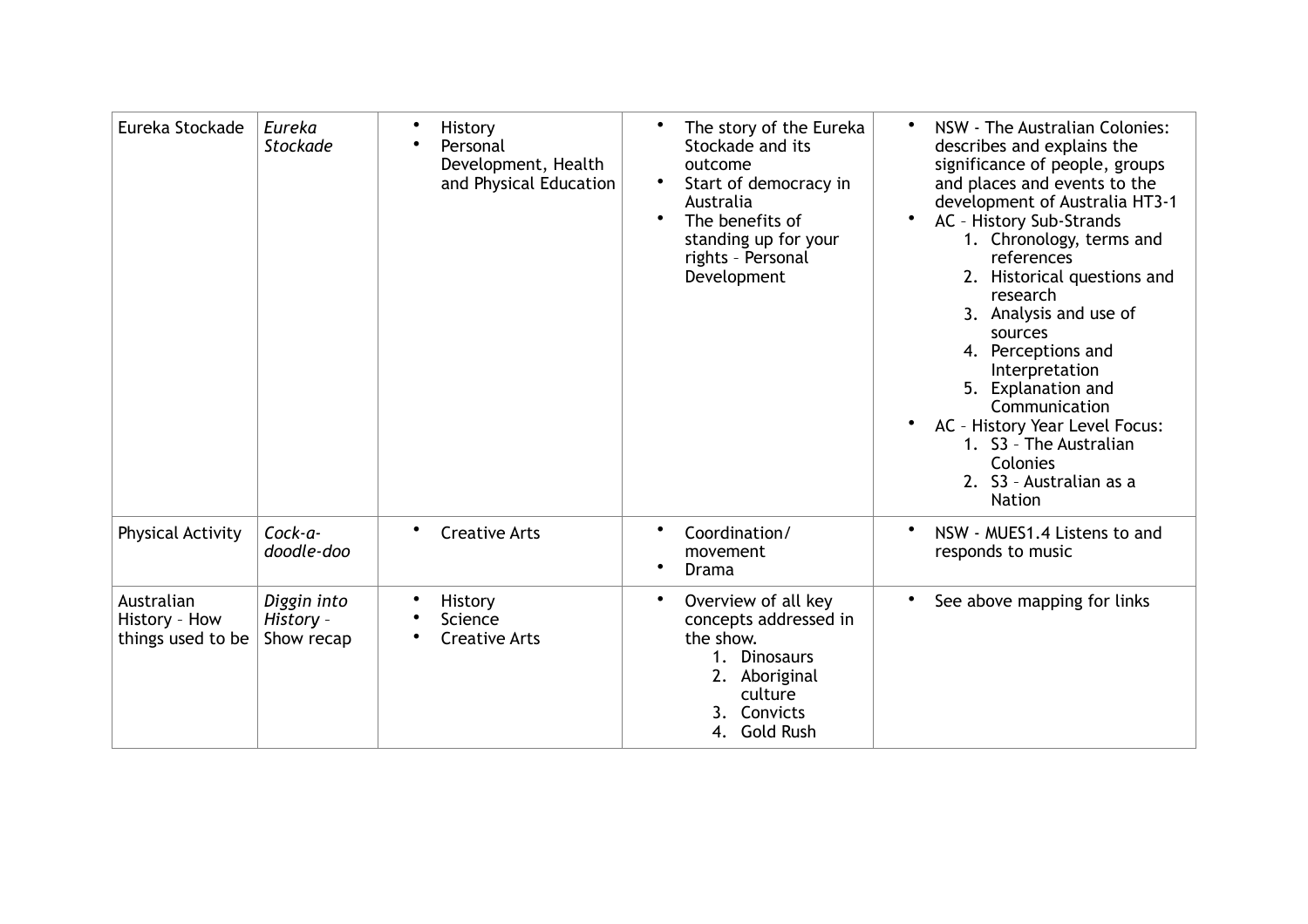**Grandad's Place – Links to the Early Years Learning Framework and the Australian and NSW Curriculum K – Year 1**

| Key learning<br><b>Concepts</b> | Relevant<br>Song | <b>Learning Areas and Priorities</b><br>Addressed                                                                                                                                                        | <b>Learning Opportunities</b>                                                                             | <b>Specific Links to Australian</b><br>Curriculum (AC), NSW Curriculum and<br>the Early Years Learning Framework                                                                                                                                                                                                                            |
|---------------------------------|------------------|----------------------------------------------------------------------------------------------------------------------------------------------------------------------------------------------------------|-----------------------------------------------------------------------------------------------------------|---------------------------------------------------------------------------------------------------------------------------------------------------------------------------------------------------------------------------------------------------------------------------------------------------------------------------------------------|
| Cultural<br>Awareness           | We Say<br>G'day  | Cross cultural<br>priorities - Aboriginal<br>and Torres Strait<br>Islander histories and<br>culture and Asia and<br>Australia's<br>engagement with Asia<br>English<br>Languages<br>EYLF - Outcomes 1 and | Saying hello in 18<br>different languages<br>World music sounds<br>that relate to<br>individual countries | <b>EYLF Outcomes</b><br>$\bullet$<br>1. Children have a strong<br>sense of identity (1.4)<br>2. Children are connected<br>with and contribute to<br>their world (2.2)<br>NSW - ES1 - Recognise<br>$\bullet$<br>differences between individuals<br>(empathetic understanding)<br>AC - English Sub-Strands<br>1. Language for<br>Interactions |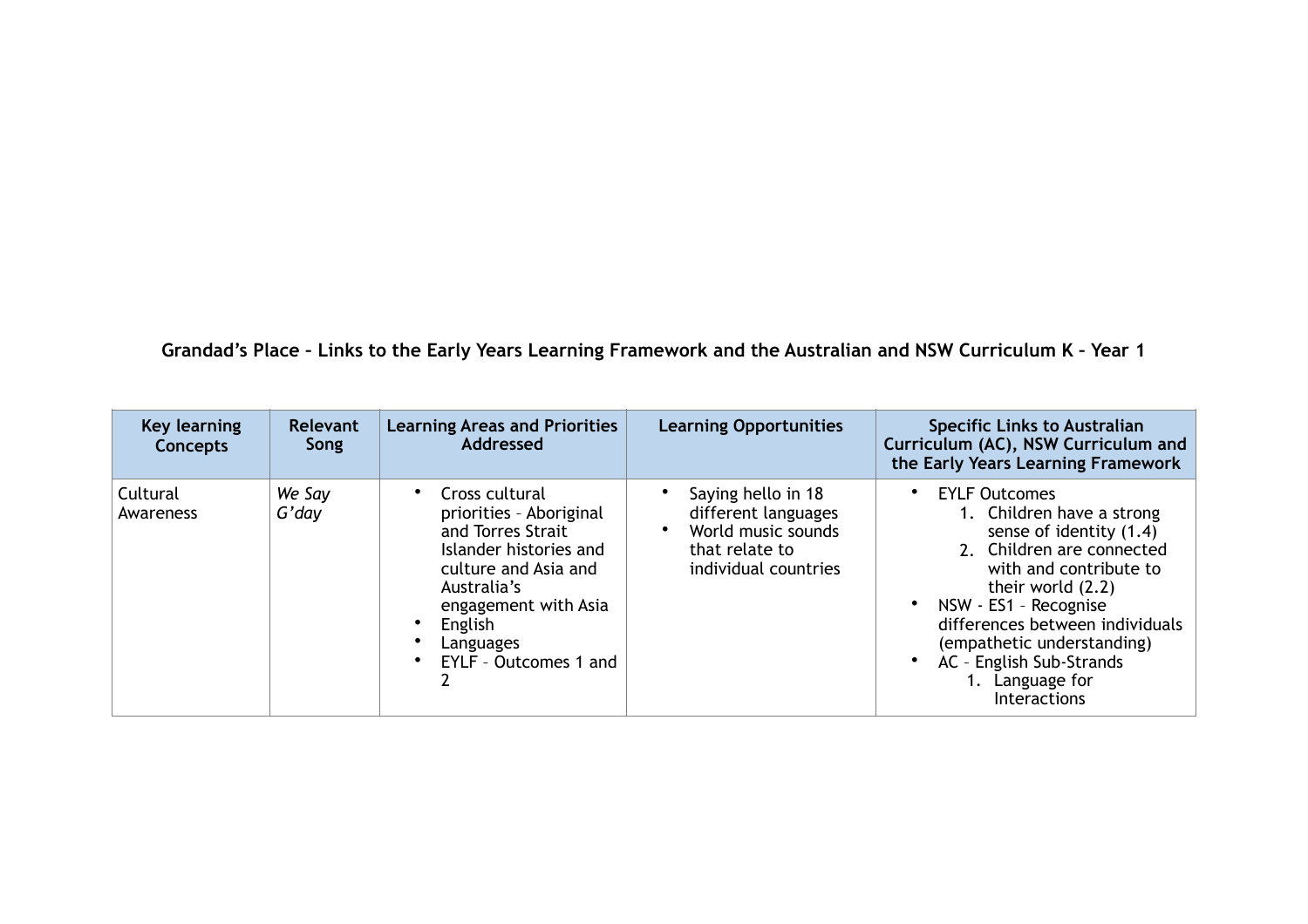| Personal Safety | Grandad's<br>Hat | Personal Development,<br>Health and Physical<br>Education<br>EYLF - Outcome 3 | Sun safety<br>Fire safety<br>Water safety | <b>EYLF Outcomes</b><br>$\bullet$<br>1. Children have a strong<br>sense of wellbeing (3.2)<br>NSW - SLES1.13 - Demonstrate<br>an emerging awareness of the<br>concepts of safe and unsafe<br>living.<br>NSW - SLS1.13 - Recognise that<br>their safety depends on the<br>environment and the behaviour<br>of themselves and others.<br>NSW - SLS2.13 - Discuss how<br>safe practices promote personal<br>wellbeing<br>NSW - SLS3.13 - Describe safe<br>practices that are appropriate<br>to a range of situations and<br>environments |
|-----------------|------------------|-------------------------------------------------------------------------------|-------------------------------------------|---------------------------------------------------------------------------------------------------------------------------------------------------------------------------------------------------------------------------------------------------------------------------------------------------------------------------------------------------------------------------------------------------------------------------------------------------------------------------------------------------------------------------------------|
|-----------------|------------------|-------------------------------------------------------------------------------|-------------------------------------------|---------------------------------------------------------------------------------------------------------------------------------------------------------------------------------------------------------------------------------------------------------------------------------------------------------------------------------------------------------------------------------------------------------------------------------------------------------------------------------------------------------------------------------------|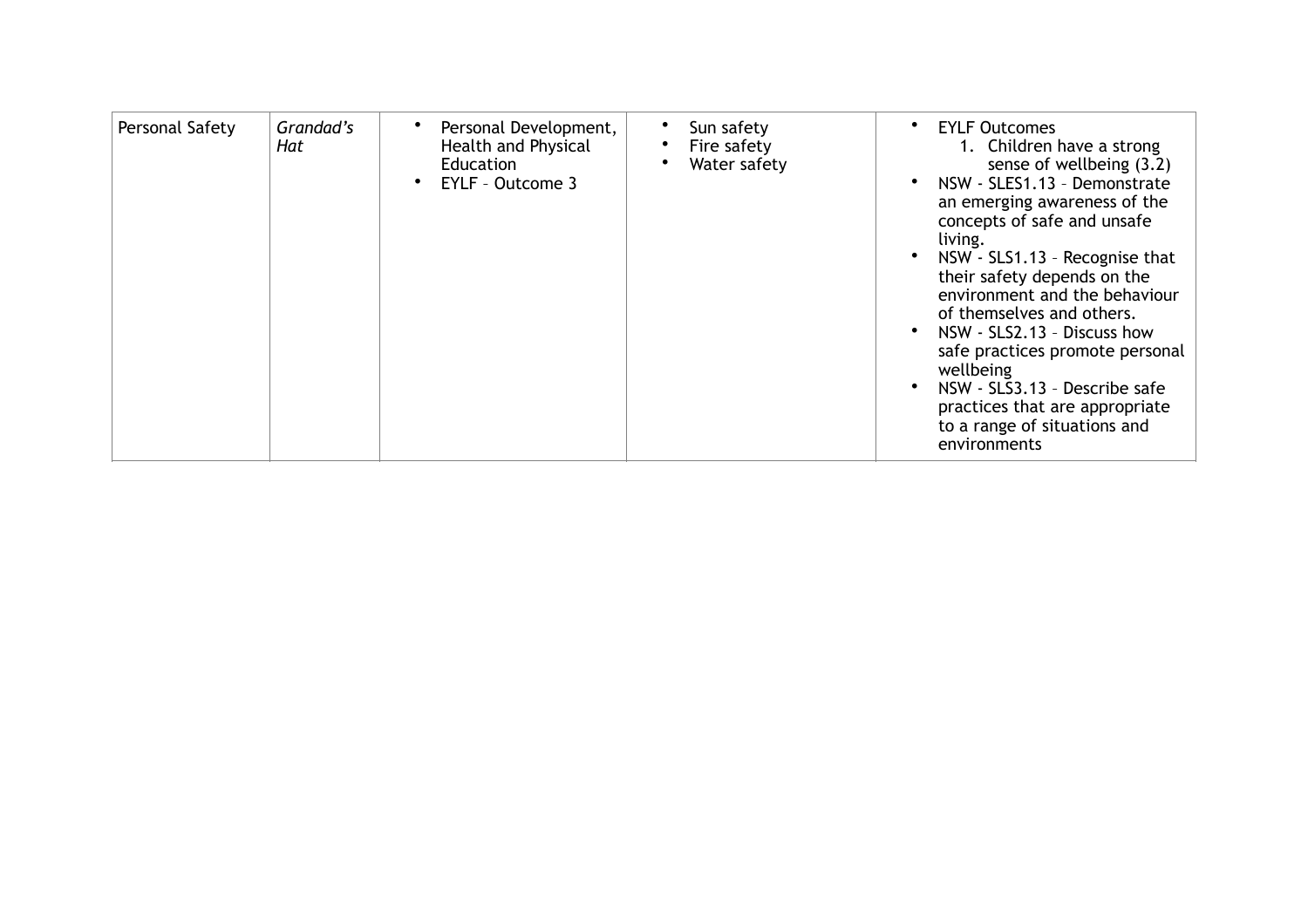| Australian<br><b>Dinosaurs</b> | Run, Run,<br>Run | Science<br><b>History</b><br><b>EYLF - Outcome 4</b> | Australian dinosaurs<br>and their names<br>The story of Lark<br>Quarry Stampede in<br><b>QLD</b><br>What the land looked<br>like when dinosaurs<br>roamed the earth | <b>EYLF Outcomes</b><br>$\bullet$<br>1. Children are confident<br>and involved learners<br>(4.2)<br>NSW - ST2-11LW Describes ways<br>that science knowledge helps<br>people understand the effect<br>on the environment and on the<br>survival of living things.<br>AC - Science Sub-Strands<br>1. Biological Science<br>2. Nature and the<br>Development of Science<br>3. Communication<br>AC - History Sub-Strands<br>1. Chronology, terms and<br>concepts<br>2. Historical questions and<br>research<br>3. Analysis and use of<br>sources<br>4. Explanation and<br>communication |
|--------------------------------|------------------|------------------------------------------------------|---------------------------------------------------------------------------------------------------------------------------------------------------------------------|-------------------------------------------------------------------------------------------------------------------------------------------------------------------------------------------------------------------------------------------------------------------------------------------------------------------------------------------------------------------------------------------------------------------------------------------------------------------------------------------------------------------------------------------------------------------------------------|
|--------------------------------|------------------|------------------------------------------------------|---------------------------------------------------------------------------------------------------------------------------------------------------------------------|-------------------------------------------------------------------------------------------------------------------------------------------------------------------------------------------------------------------------------------------------------------------------------------------------------------------------------------------------------------------------------------------------------------------------------------------------------------------------------------------------------------------------------------------------------------------------------------|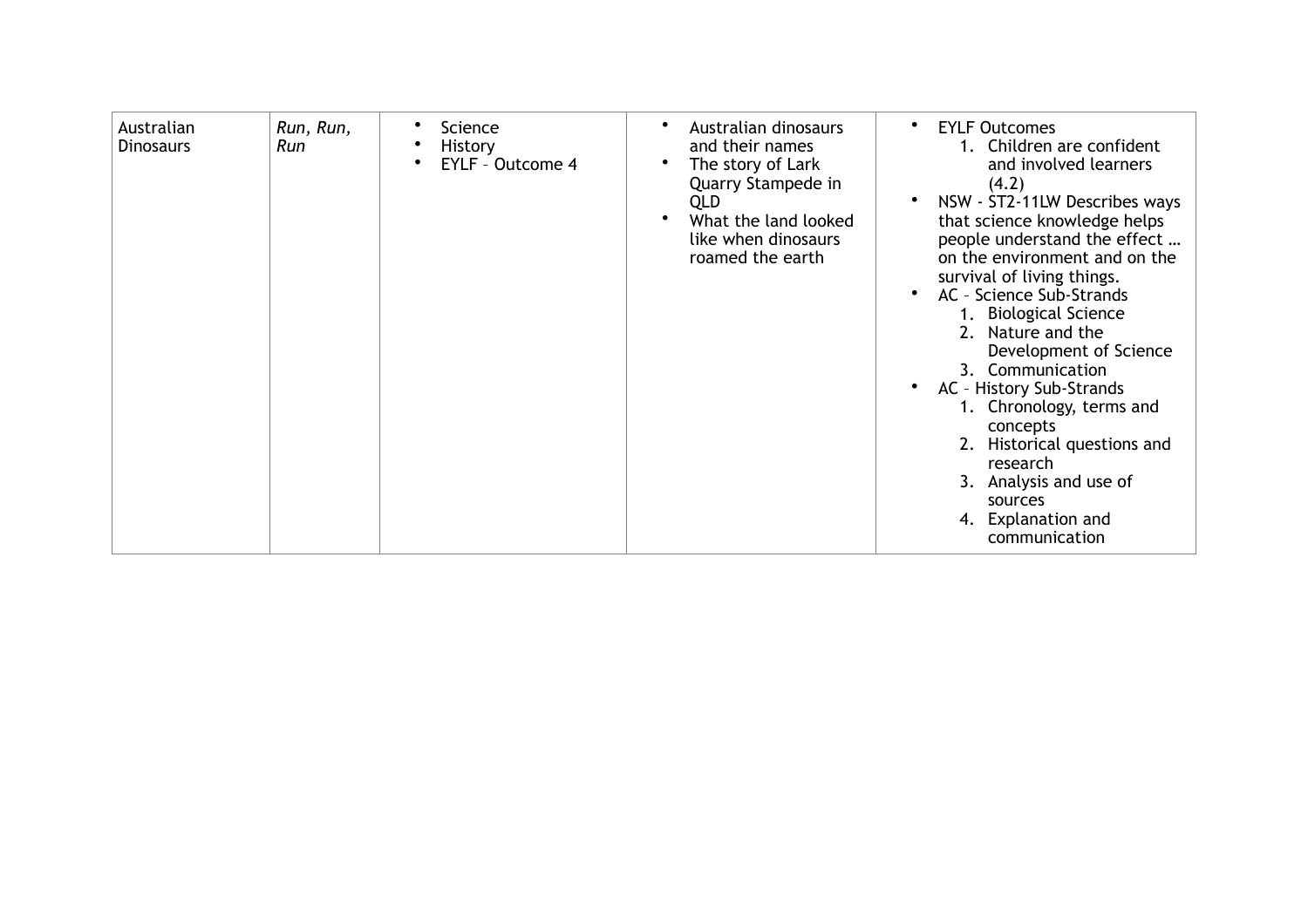| <b>Indigenous Music</b>                          | Clapsticks           | Cross-cultural<br>$\bullet$<br>priorities - Aboriginal<br>and Torres Strait<br>Islander histories and<br>culture<br>History<br><b>Creative Arts</b><br><b>EYLF Outcome 2</b> | Students learn to clap<br>$\bullet$<br>along to rhythmic<br>sequences.<br>History of indigenous<br>music and instruments<br>Making a set of<br>clapsticks | <b>EYLF Outcomes</b><br>$\bullet$<br>1. Children are connected<br>with and contribute to<br>their world $(2.1, 2.2)$<br>NSW - MUES1.4 Listens to and<br>responds to music<br>AC - History Sub Strands<br>1. Chronology, terms and<br>concepts<br>2. Historical questions and<br>research<br>3. Analysis and use of<br>sources<br>4. Explanation and<br>communication                                                                                                                |
|--------------------------------------------------|----------------------|------------------------------------------------------------------------------------------------------------------------------------------------------------------------------|-----------------------------------------------------------------------------------------------------------------------------------------------------------|-------------------------------------------------------------------------------------------------------------------------------------------------------------------------------------------------------------------------------------------------------------------------------------------------------------------------------------------------------------------------------------------------------------------------------------------------------------------------------------|
| Convicts - A<br>Journey aboard a<br>convict ship | This Stinkin<br>Boat | <b>History</b><br><b>EYLF - Outcome 2</b>                                                                                                                                    | Conditions of life on<br>board early convict<br>transportation<br>Consequences of<br>actions<br><b>Directions</b>                                         | <b>EYLF Outcomes</b><br>1. Children are connected<br>with and contribute to<br>their world $(2.1, 2.3)$<br>NSW - First contacts (S2):<br>describes people and events and<br>actions related to world<br>exploration and its effects<br>$HT2-3$<br>AC - History Sub-Strands<br>1. Chronology, terms and<br>concepts<br>2. Historical questions and<br>research<br>3. Analysis and use of<br>sources<br>4. Perception and<br>interpretation<br>5.<br>Explanation and<br>Communication |